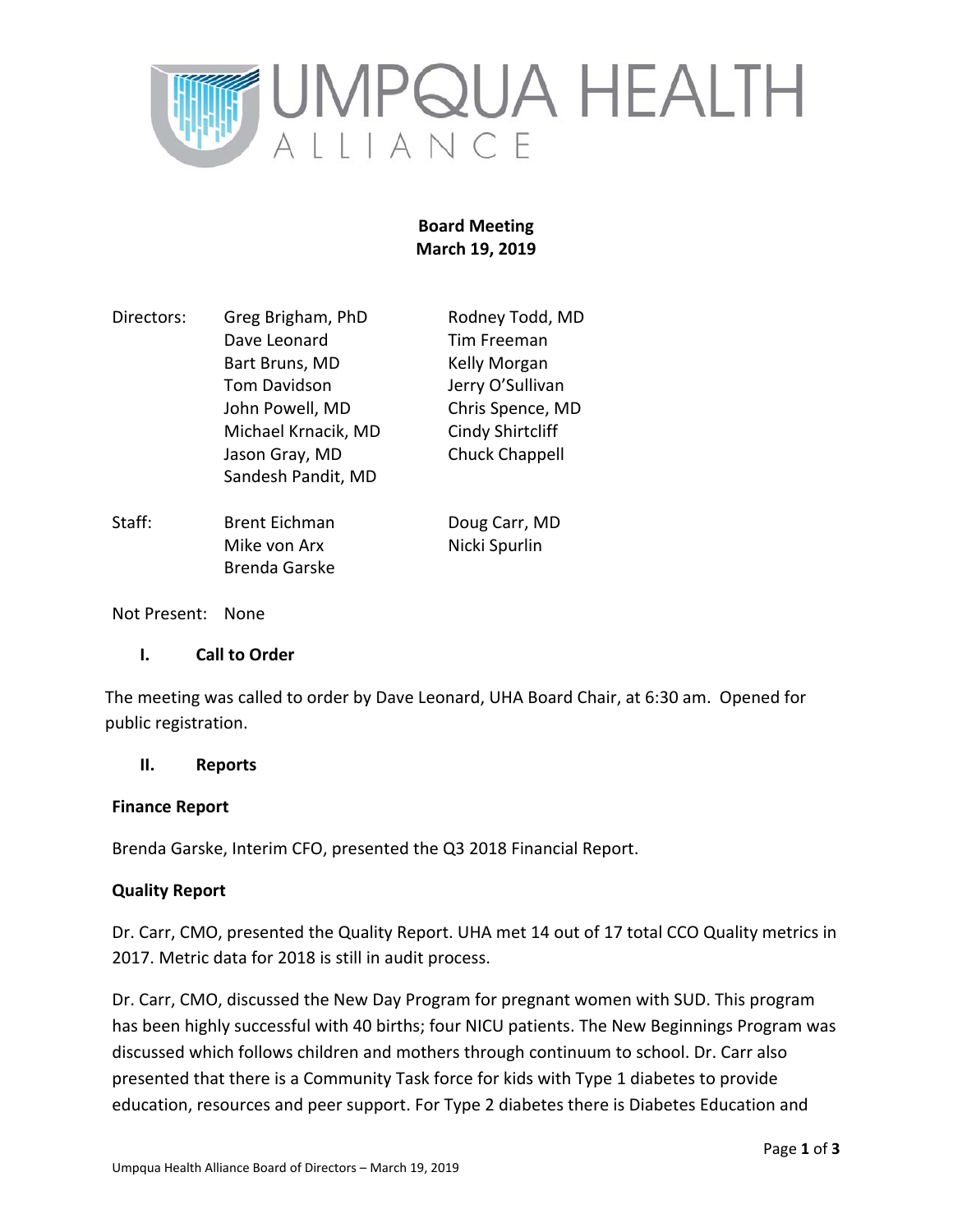

Empowerment Program (DEEP) which has held several 6 week programs and UH Newton Creek. The board asked the question: How can we better support our providers in learning about these programs?

There was discussion around the 7‐day discharge target (42%). High‐risk patients should be seen within 3 days after discharge. Case managers have a risk stratification process in place. Dr. Gray, CMO Mercy Medical Center, and Dr. Carr, CMO Umpqua Health, have worked together for the last quarter to provide the best care coordination for IP discharge.

# **Compliance Report**

Mike von Arx, CCO, presented on the Compliance Report.

The DSN Report is an annual report that is submitted to OHA to demonstrate network adequacy for a CCO. In general, UHA did significantly better than its peers, UHA scored 87 points scored out of 93.

External Quality Review (EQR) is a process in which CCOs are evaluated on their compliance with State, Federal, and Contractual regulations. In 2018, OHA elected to contract with a new EQR Organization, Health Services Advisory Group (HSAG) to conduct the annual EQR on the CCOs. HSAG has released a draft report of its 2018 findings to UHA for review.

Fraud, Waste and Abuse (FWA) reporting. 2019, CCO have been asked to report additional information related to its FWA program.

# **CAC Report**

Jerry O Sullivan, CAC Chair, introduced the CAC and the activities the group is involved. The Community Health Improvement Plan (CHIP) was highlighted. Nonprofits, government entities, community groups all are eligible to apply for CHIP funding. Jerry discussed the process for RFA and how the funds are spent by the CAC.

The CAC received \$250,000 from UHA to support community projects. The CAC received 29 CHIP applications worth \$822,430. The CAC funded 18 projects for the full \$250,000 budget. There was an additional project funded by UHA contingency funds in the amount of \$100,000.